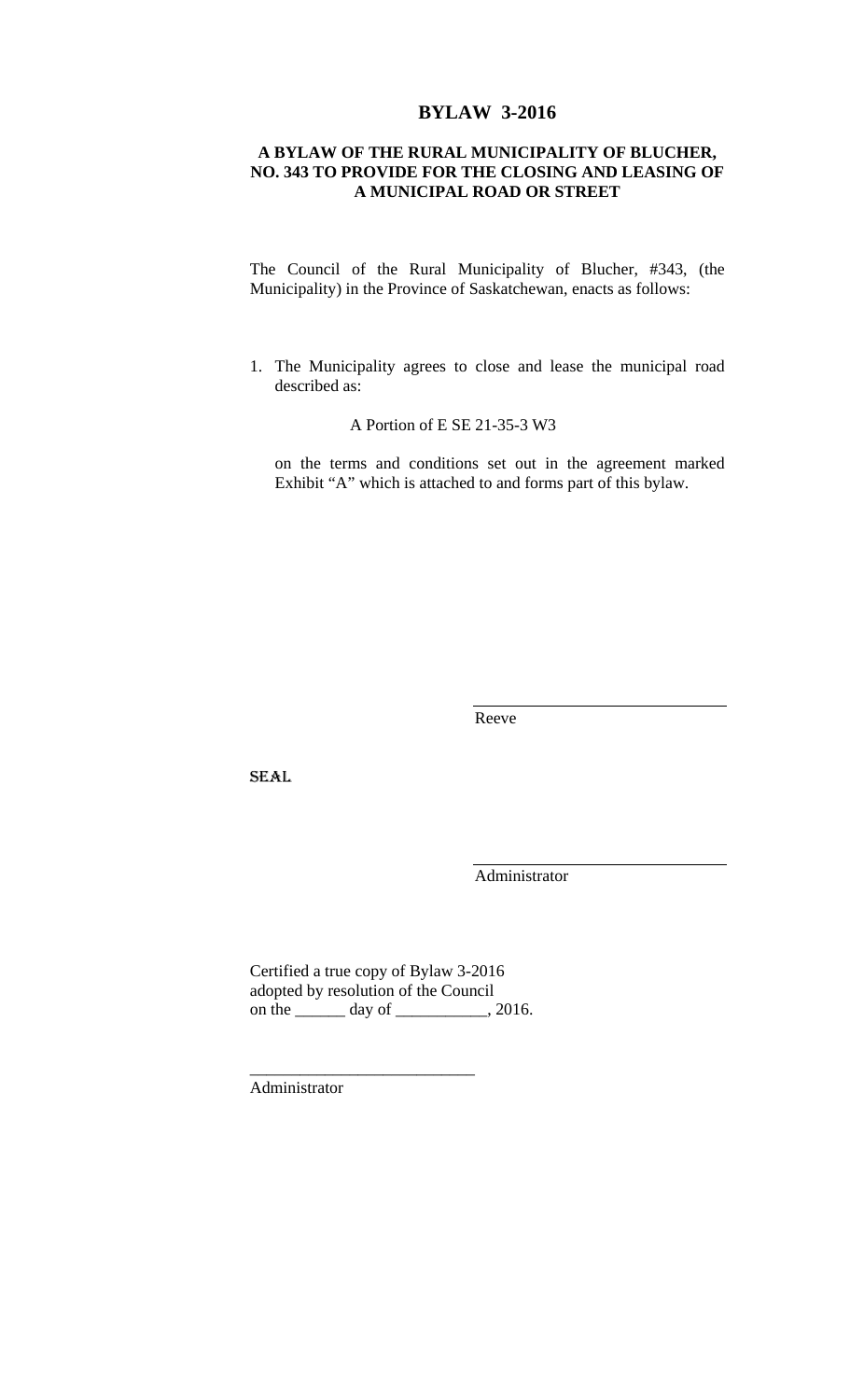#### **EXHIBIT "A" TO BYLAW 3-2016**

#### **LEASE OF A MUNICIPAL ROAD OR STREET**

This agreement made in duplicate this \_\_\_\_\_\_ day of \_\_\_\_\_\_\_\_\_\_, 2016.

BETWEEN:

The Rural Municipality of Blucher, No. 343 ("the Municipality")

- and -

William Epp & Molly Epp, of Clavet, Saskatchewan (the "Lessee");

WHEREAS the municipal road located at A Portion of E SE 21-35-3 W3 (the "land"),

1. has never been constructed.

WHEREAS access to other lands is not eliminated by this agreement; and

WHEREAS the Lessee is desirous of using the Land for the purpose of cropping; and

WHEREAS the Municipality is prepared to lease the Land to the Lessee, on the terms and conditions hereinafter set forth;

Now therefore in consideration of the premises and the mutual covenants herein contained, the parties agree as follows:

- 1. The Municipality demises and leases to the Lessee and the Lessee rents from the Municipality, the Land, for a term of 5 years commencing on May 1, 2016 and ending on May 1, 2021 unless sooner terminated as hereinafter provided.
- 2. The Lessee covenants and agrees to:
	- a) pay an annual rental charge of \$ Nil during each and every year of the said term, payment of which shall be made on or before the  $N/A$  day of  $N/A$  in the year for which it is intended;
	- b) indemnify the Municipality and the Crown in right of Saskatchewan and save them harmless from any and all claims for compensation for death, bodily injury or damage to or loss of property (i) arising out of any occurrence in or about the Land, (ii) occasioned or caused wholly or in part by any act or omission of the Lessee or (iii) arising from any breach by the Lessee of any provision of this agreement;
	- c) allow Municipality and the owners of any public or private utilities located on the Land, or persons authorized by them, to enter upon the Land for any purpose whatsoever and on the basis that they will not be liable for any damages that may be occasioned by such entry or any operations carried out in connection therewith;
	- d) not undertake any activities which may affect any public or private utility on the Land, whether above or below ground, without locating and protecting the same;
	- e) comply with any easement or right of way required for a public utility service that is provided as at the date of the signing of this agreement;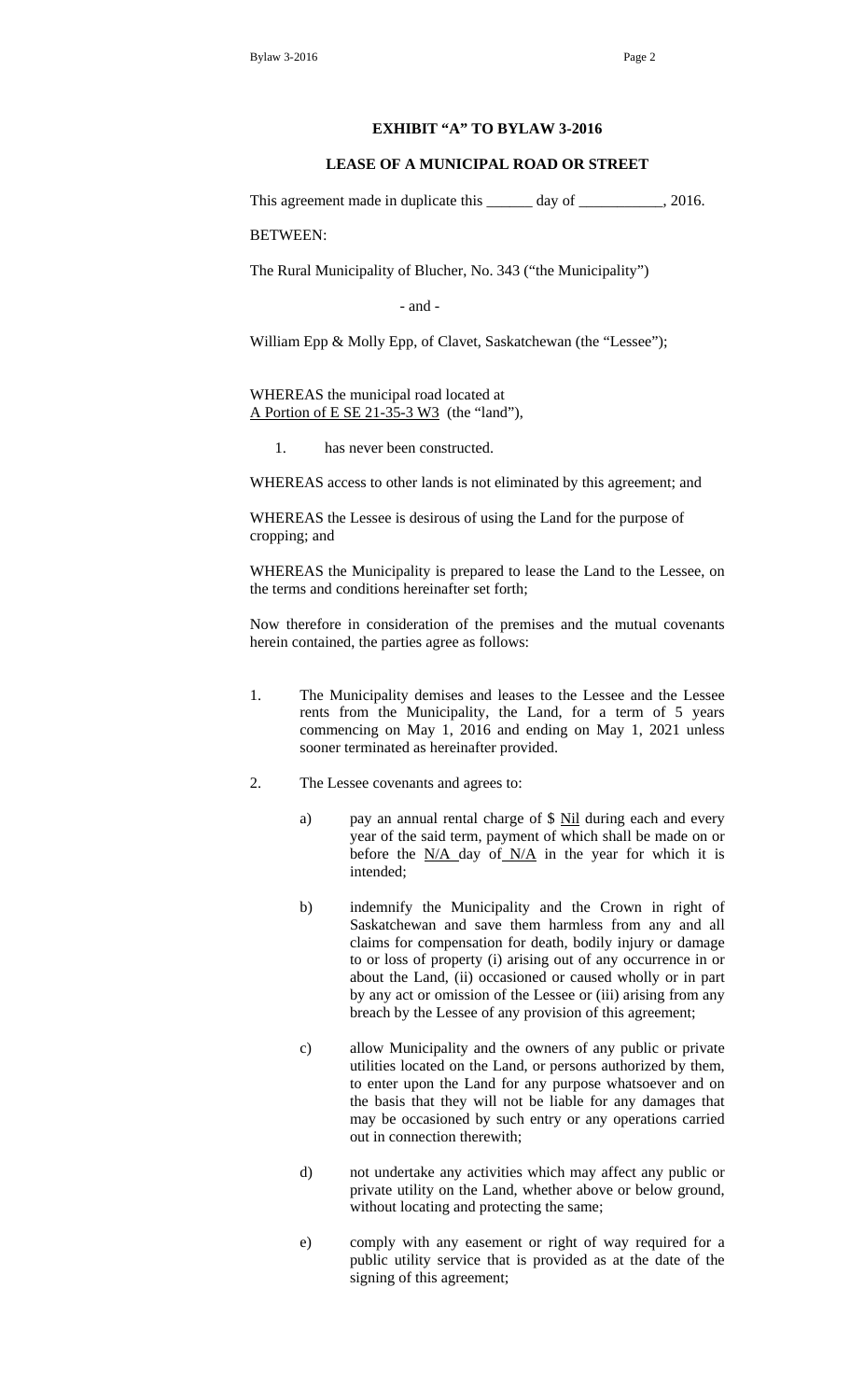- f) keep and maintain the Land in a good and husbandlike manner and in accordance with all applicable environment laws and, without limiting the generality of the foregoing, (i) where, during the term of this agreement, the Lessee has, through its use or occupancy of the Land, caused or permitted a release of a contaminant at, from or to the Land, the Lessee shall immediately clean up such contaminant at the Lessee's expense and (ii) cause an environmental audit of the Land to be conducted by a third party acceptable to the Municipality at the Lessee's expense if, in the opinion of the Municipality, there is evidence of environmental contamination;
- g) take such measures as the council may from time to time in writing direct for the control and elimination of the any weeds as defined by or pursuant to The Noxious Weeds Act on the Land;
- h) erect and maintain throughout the term of this agreement, at each end of the Land, such signs as the Municipality may direct, to ensure that the general public is adequately warned that the road or street is closed;
- i) not assign the Lessee's rights under this agreement without the prior written consent of the Municipality, the implied provision in section 13 of The Landlord and Tenant Act, R. S. S. 1978, c L-6, being hereby expressly negatived; and
- j) use the Land solely for the purpose of agriculture cultivation and not erect any buildings or structures on the Land.
- 3. Notwithstanding that this agreement is for a term certain of 5 years, it may be terminated by the Municipality on six month's written notice to the Lessee if the Municipality considers it necessary to provide public access to the Land.
- 4. The Lessee may terminate this agreement on six month's written notice to the Municipality.
- 5. The Lessee shall not register an interest in the Land on the basis of the interest created under this agreement or arising form the exercise of any rights created by this agreement.

DATED AT BRADWELL THIS \_\_\_\_\_DAY OF \_\_\_\_\_\_\_\_\_\_\_\_\_, 2016

\_\_\_\_\_\_\_\_\_\_\_\_\_\_\_\_\_\_\_\_\_\_\_ \_\_\_\_\_\_\_\_\_\_\_\_\_\_\_\_\_\_\_\_\_\_\_\_

ADMINISTRATOR REEVE

(SEAL)

WITNESS LESSEE

\_\_\_\_\_\_\_\_\_\_\_\_\_\_\_\_\_\_\_\_\_\_\_ \_\_\_\_\_\_\_\_\_\_\_\_\_\_\_\_\_\_\_\_\_\_\_\_